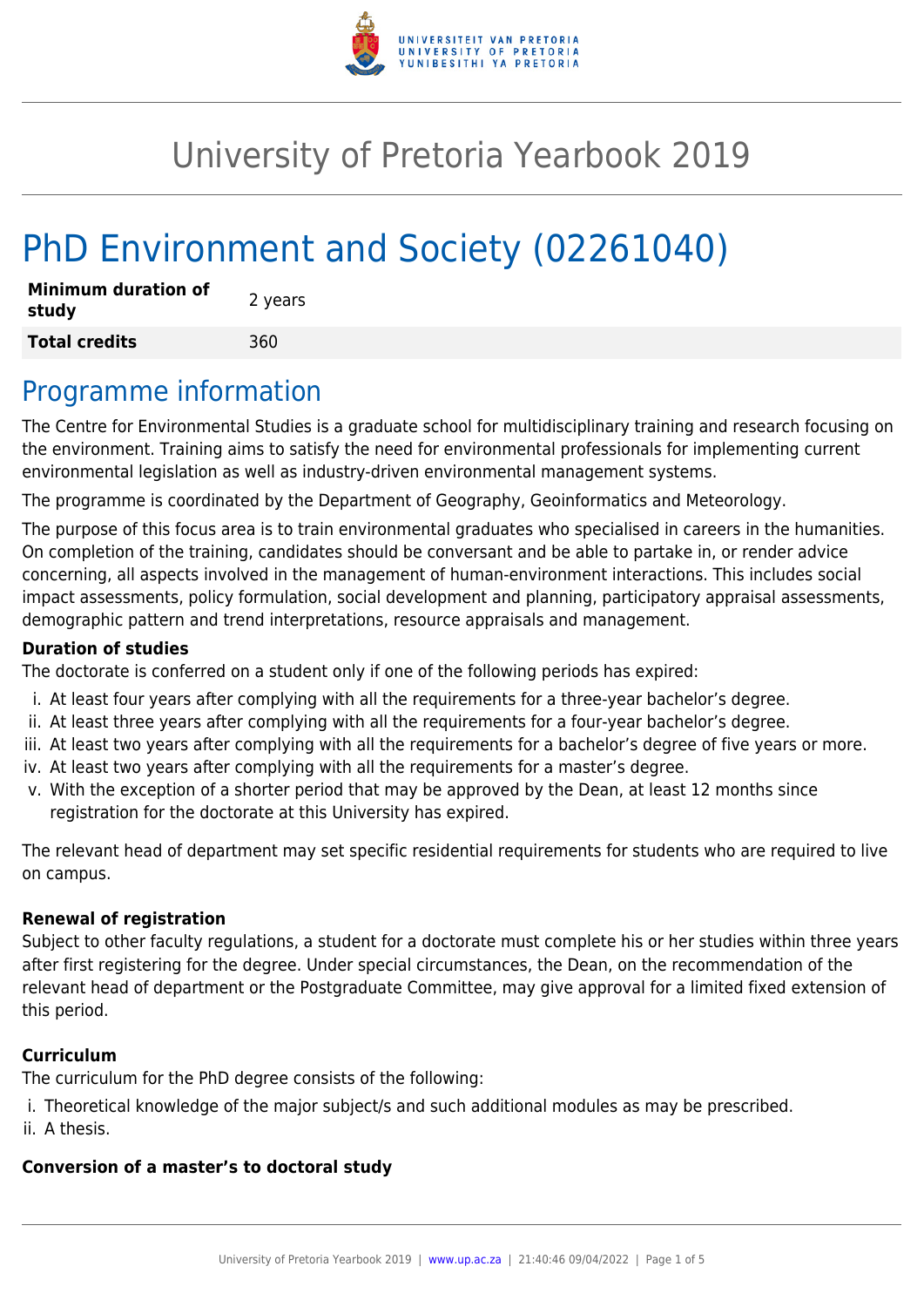

The stipulations of G.41 apply as follows:

- 1. Requirements
- a. Under special circumstances, the dean of a faculty may convert the registration of a candidate for the master's degree to registration for a doctoral degree.
- b. For such conversions, the relevant head of department and the supervisor must be satisfied that the student's completed work is of the standard that would be expected of a doctoral student, that the student is capable of completing a doctoral degree, and that the project is of appropriate standard and scope to constitute a doctoral study.
- c. For such conversions, the relevant head of department and the supervisor must be satisfied that the student has demonstrated that he or she has the potential to fulfil the requirements of a doctoral degree without having completed a master's degree.
- 2. Process
- a. Application for conversion may be submitted at any time during the course of study for the master's degree.
- b. The application for the conversion must include the following documentation:
- i. A detailed progress report by the candidate of the work completed for the master's project. The report must provide proof that the results obtained thus far are of such a standard and scientific significance that they justify conversion to a doctoral project. The report should include details of presentations made at conferences and of material that has been submitted for publication and/or published.
- ii. A detailed proposal for the intended doctoral project, written by the candidate, including the objectives of the project.
- iii. A recommendation by the supervisor with specific comments on the ability of the applicant as a potential doctoral candidate as well as the feasibility of the conversion, especially with regard to the information provided by the candidate in his/her reports (items (i) and (ii)).
- iv. A recommendation by the relevant head of department, if he or she is not the supervisor, in which the ability of the candidate as a potential doctoral candidate is confirmed.
- v. If the Dean considers it advisable for the faculty, the candidate may be required to present a seminar to the department in support of the application. In this case, the relevant head of department should include a report on this in his or her recommendation.
- c. The application of the candidate, together with the reports and recommendations, is submitted for consideration to the Dean, (who may delegate to the Chairperson of the Faculty Postgraduate Committee) for approval. The decision should be submitted to the Faculty Board for approval.

#### **General**

Candidates are required to familiarise themselves with the General Regulations regarding the maximum duration of study and the requirements to submit an article/s for publication.

# Admission requirements

Admission is dependent on the candidate being in possession of an MSc in Environment and Society or an equivalent degree with the status thereof as evaluated by the Director of the Centre and the head(s) of the particular department(s). In addition to further theoretical studies as prescribed by the Director and head(s) of the relevant department(s) the study will involve a doctoral research thesis under guidance of a supervisor selected by the Director and head of department. The supervisor will be a suitable academic staff member of the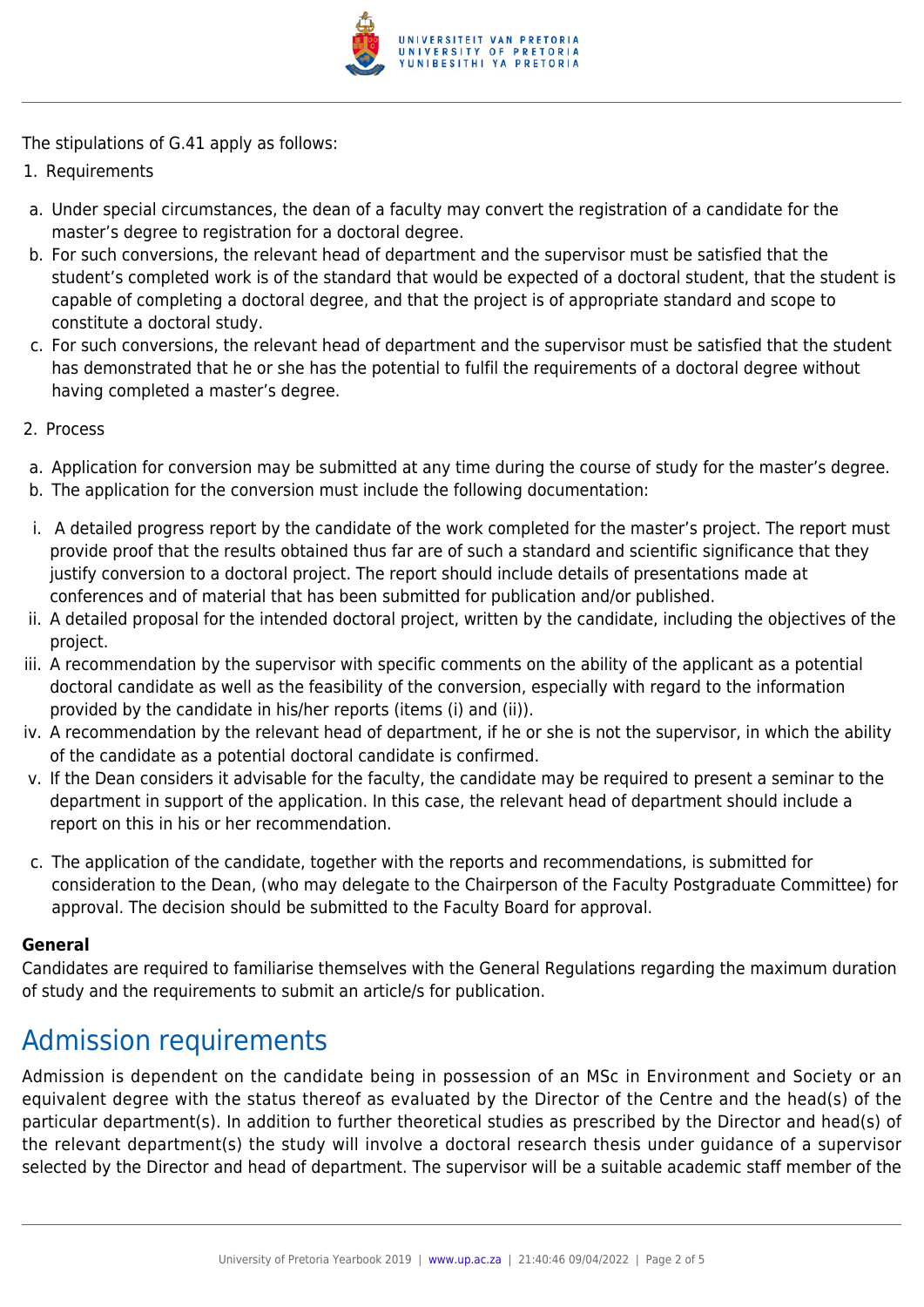

University of Pretoria.

Admission is additionally dependent on availability of supervisor/s and/or projects within the department.

# Examinations and pass requirements

- i. Consult the General Regulations that apply to the calculation of marks.
- ii. In order to obtain the PhD degree the candidate must:
- pass the examinations and the prescribed modules, as determined in the study programme;
- pass the thesis; and
- pass the final examination on the thesis and general subject knowledge.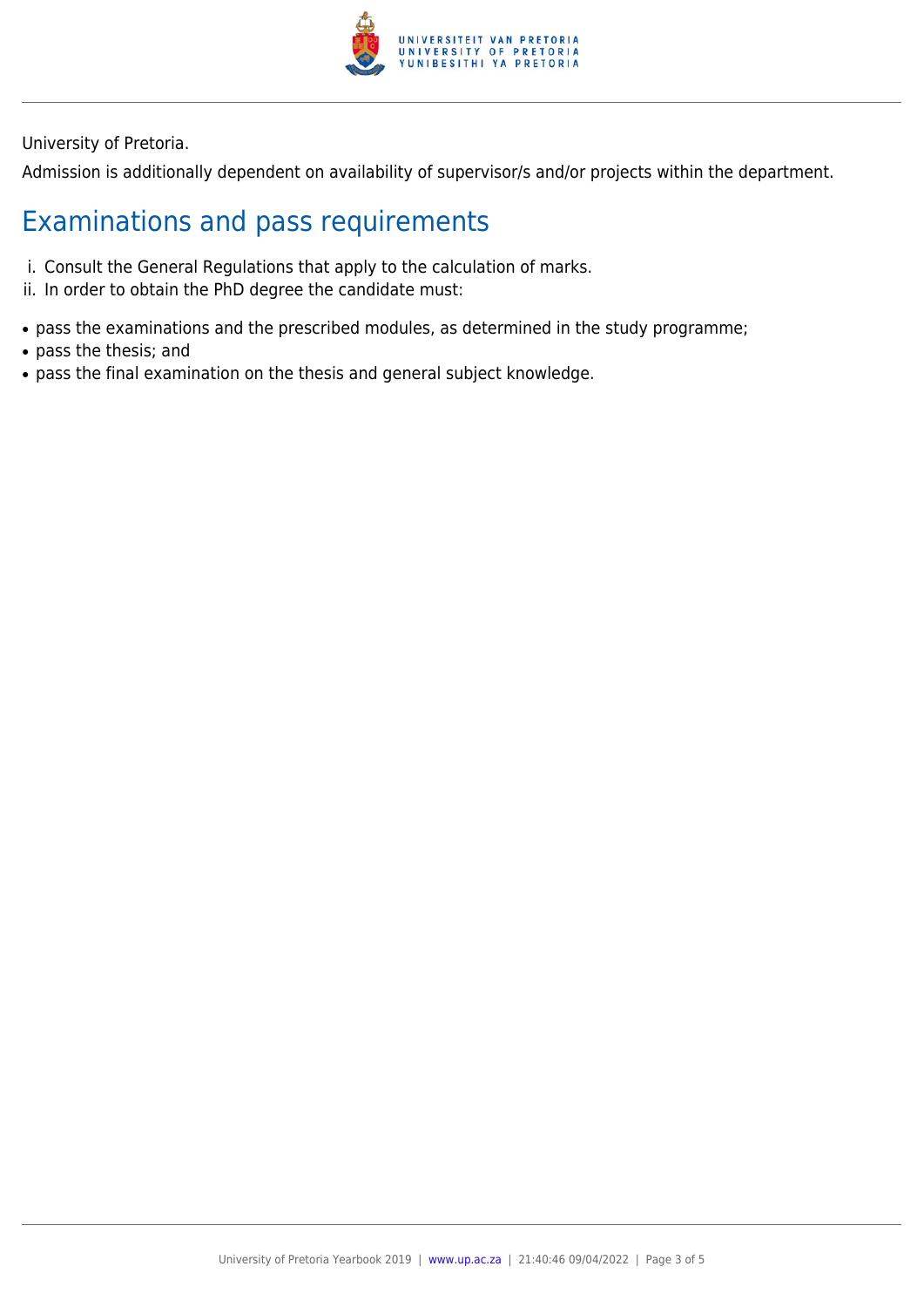

# Curriculum: Year 1

**Minimum credits: 360**

### **Core modules**

### **Thesis: Environment and society 991 (ENV 991)**

| <b>Module credits</b>         | 360.00                         |
|-------------------------------|--------------------------------|
| <b>Prerequisites</b>          | No prerequisites.              |
| Language of tuition           | Module is presented in English |
| <b>Department</b>             | Zoology and Entomology         |
| <b>Period of presentation</b> | Year                           |